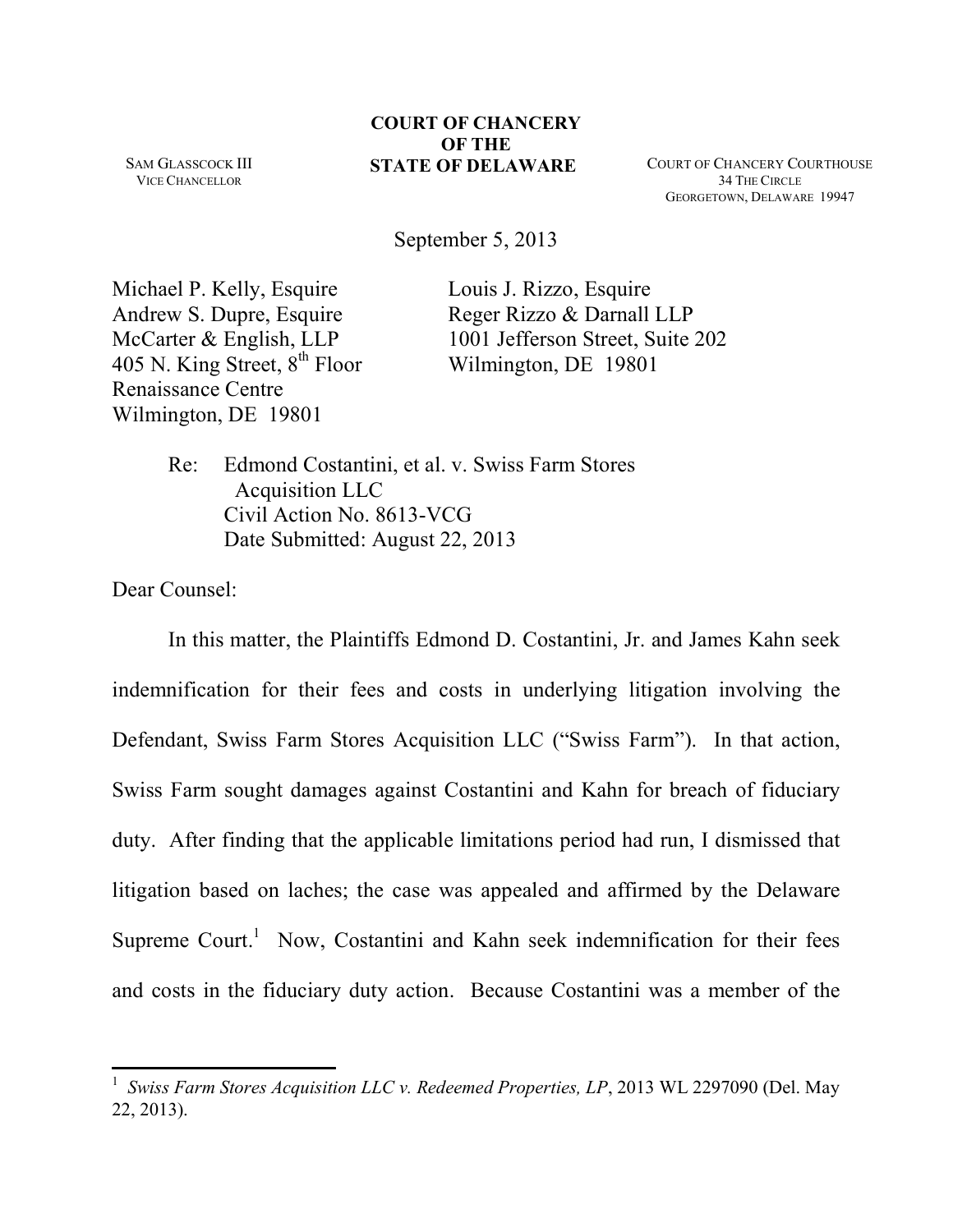board of managers of Swiss Farm and Kahn was not, I will examine their indemnification claims individually.

## Costantini

It is axiomatic that a corporation is run by its directors, and through powers delegated by the directors to officers and agents. To encourage able people to serve in these positions, public policy, expressed through statute, provides indemnification rights for corporate actors. Corporations may indemnify any such actor "who was or is a party or is threatened to be made a party" to any action brought by a third party "by reason of the fact that the person is or was a director, officer, employee or agent of the corporation" so long as "the person acted in good faith and in a manner the person reasonably believed to be in or not opposed to the best interests of the corporation.  $\ldots$ <sup>2</sup>

A corporation may also choose to indemnify similar individuals in case of suit "by or in the right of the corporation to procure a judgment in its favor," again, so long as the individual acted in good faith.<sup>3</sup> In addition to these permissive indemnifications, 8 *Del. C.* § 145 also provides for mandatory indemnification:

To the extent that a present or former director or officer of a corporation has been successful on the merits or otherwise in

<sup>2</sup> 8 *Del. C.* § 145(a).

<sup>3</sup> 8 *Del. C.* § 145(b).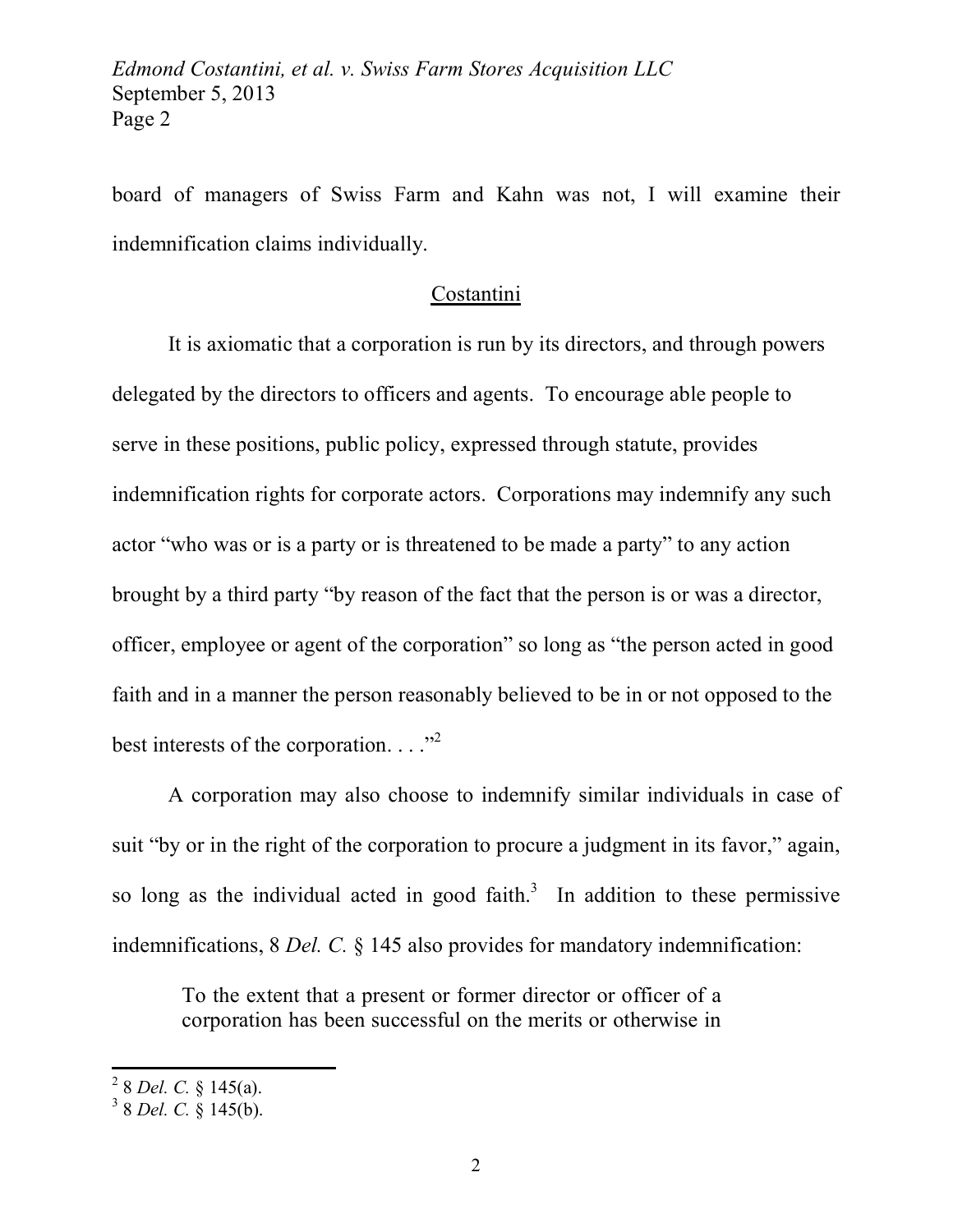defense of any action, suit or proceeding referred to in subsections (a) and (b) of this section, or in defense of any claim, issue or matter therein, such person shall be indemnified against expenses (including attorneys' fees) actually and reasonably incurred by such person in connection therewith.<sup>4</sup>

The same policy reasons supporting indemnification for corporate actors apply to actors for other entities, including LLCs such as Swiss Farm. However, LLCs are creatures of contract, and our law provides broad latitude for LLCs to allocate the rights and responsibilities of its members.<sup>5</sup> Swiss Farm, however, chose to import into its Operating Agreement, near verbatim, the permissive and mandatory indemnification rights for its managing members, officers, employees or agents as provided to corporate actors in 8 *Del. C.* § 145. Costantini argues that the mandatory indemnification provisions of Section 145 apply by analogy to the LLC; or that, having chosen to import its language, Swiss Farm is bound by the case law that interprets the statute. Swiss Farm, on the other hand, argues that it is free to import statutory language without importing case law decisions on the

<sup>4</sup> 8 *Del. C.* § 145(c).

<sup>5</sup> *See* 6 *Del. C.* § 18-1101(b) ("It is the policy of this chapter to give maximum effect to the principle of freedom of contract and to the enforceability of limited liability company agreements."); *Kuroda v. SPJS Holdings, LLC*, 971 A.2d 872, 880 (Del. Ch. 2009) ("Limited liability companies are creatures of contract, and the parties have broad discretion to use an LLC agreement to define the character of the company and the rights and obligations of its members."); *TravelCenters of Am., LLC v. Brog*, 2008 WL 1746987, at \*1 (Del. Ch. April 3, 2008) ("[L]imited liability companies are creatures of contract, 'designed to afford the maximum amount of freedom of contract, private ordering and flexibility to the parties involved.'").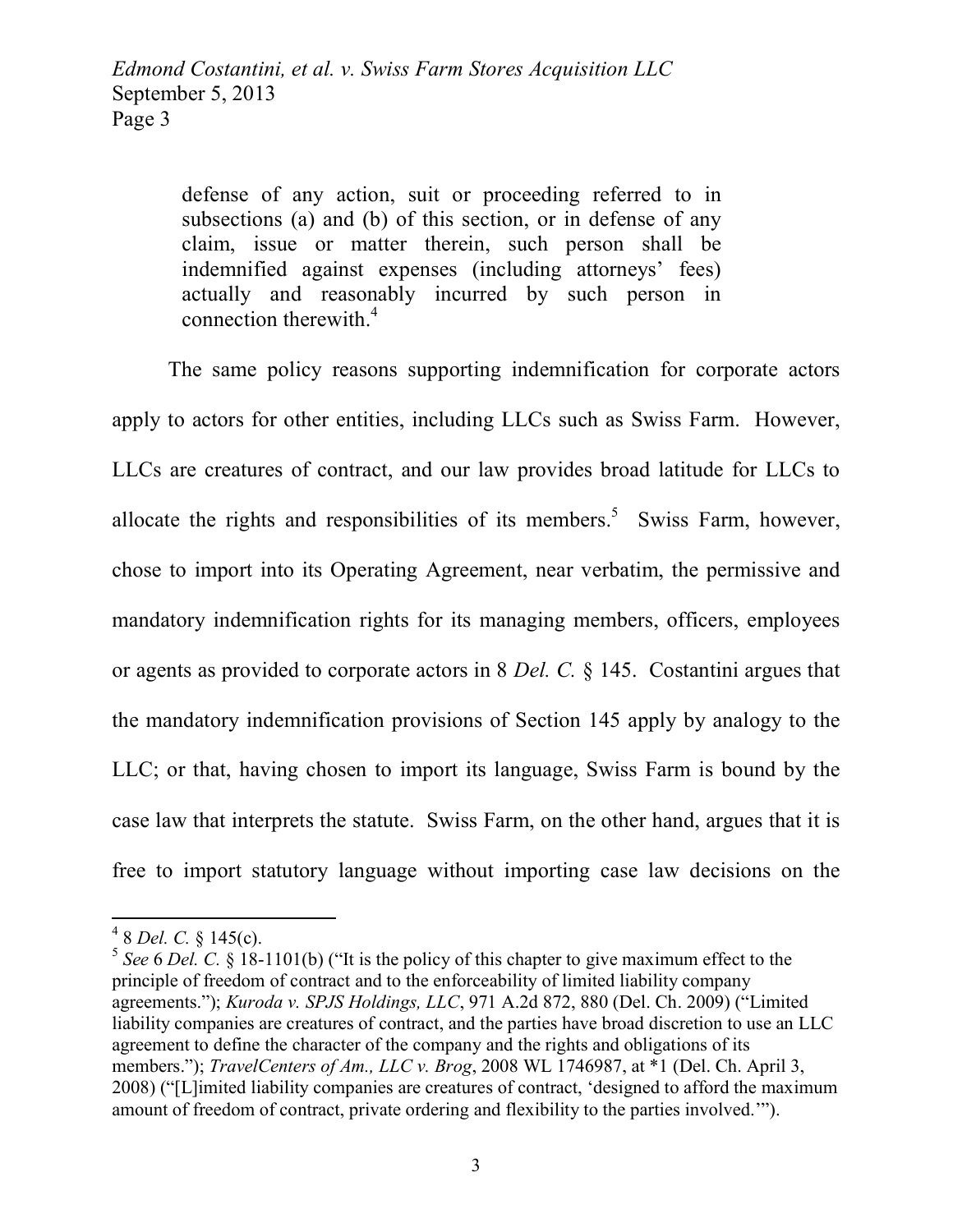meaning of the language therein; that in any event, language in its Operating Agreement modifies the language of the statute in a way that makes the case law inapplicable; and that a fair reading of its Operating Agreement indicates that Costantini is not entitled to indemnification. Because I find that Article 14 of the Operating Agreement unambiguously provides for indemnification for Mr. Costantini under the undisputed facts here, I need not consider the issue of whether the statute itself is binding on Swiss Farm.

In seeking indemnification, Costantini relies on the rights conferred on him by Article 14, paragraph 3 of Swiss Farm's Operating Agreement, which provides:

To the extent that a member of the Board of Managers, an officer, an employee, or an agent of the Company has been successful on the merits or otherwise in defense of any proceeding referred to in this Article 14, or in defense of any claim, issue, or matter therein, he or she shall be indemnified against expenses actually and reasonably incurred by him or her in connection therewith.

Swiss Farm, surprisingly, first argues that, because Costantini prevailed on a technical defense—laches by analogy to the statute of limitations—he has not prevailed "on the merits" and therefore is not entitled to indemnification. The plain language of paragraph 3, quoted above, provides for indemnification where a member of the Board of Managers (such as Costantini) prevails "on the merits or otherwise." Swiss Farm's argument is that "or otherwise" should be read either as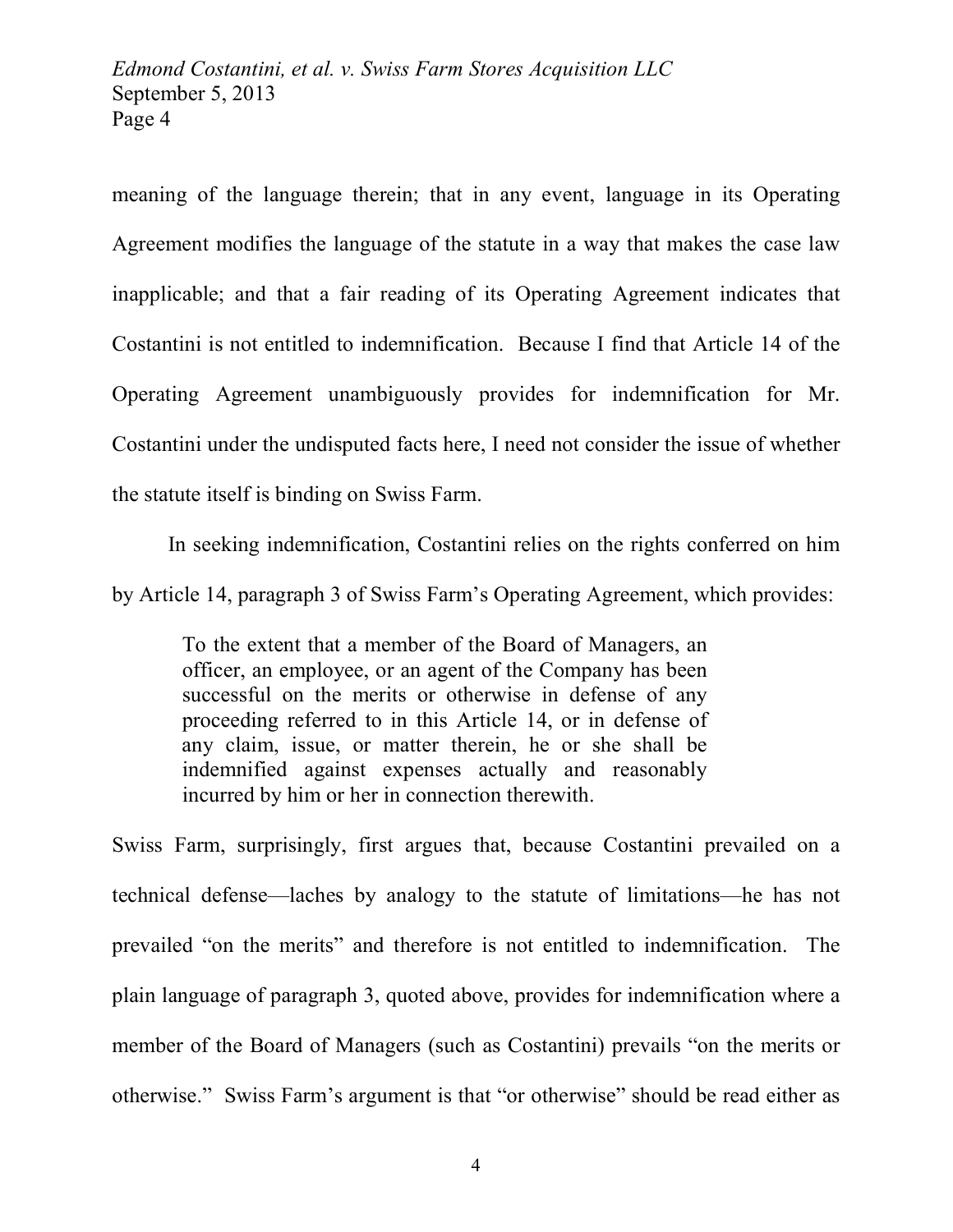surplusage, or to mean "in a manner similar to on the merits." But this complies neither with the canons of construction  $6$  nor common sense. The language "on the merits or otherwise" is meant to indicate that where a managing member prevails in any manner, she is entitled to indemnification.<sup>7</sup>

Swiss Farm's next argument is more substantial, although still unavailing. Article 14 contains three paragraphs analogous to the two permissive indemnification provisions of 8 *Del. C.* § 145(a) and (b) (set out at paragraphs 1 and 2 of Article 14 of the Operating Agreement) and to the mandatory indemnification provision of 8 *Del. C.* § 145(c) (set out at the third paragraph of Article 14). As in the statute, the language of paragraphs 1 and 2 indicates that the indemnification rights contained therein, rather than being conditioned on success on the merits or otherwise, are instead conditioned on the good faith actions of the indemnitee. Again, analogous to 8 *Del. C.* § 145, the provisions of paragraph 3 are not conditioned on good faith, but only provide indemnification where the actor

<sup>6</sup> *See NAMA Holdings v. World Mkt. Ctr. Venture, LLC*, 948 A.2d 411, 419 (Del. Ch. 2007) ("Contractual interpretation operates under the assumption that parties never include superfluous verbiage in their agreement, and that each word should be given meaning and effect by the court.").

<sup>7</sup> *See* 1 R. Franklin Balotti & Jesse A. Finkelstein, Del. L. of Corp. and Bus.Org. § 4.12 ("The phrase found in Section 145(c)—'on the merits or otherwise'—permits the indemnitee to be indemnified as a matter of right if he or she wins a judgment on the merits or if he or she successfully asserts a 'technical' defense, such as a defense based upon a statute of limitations.").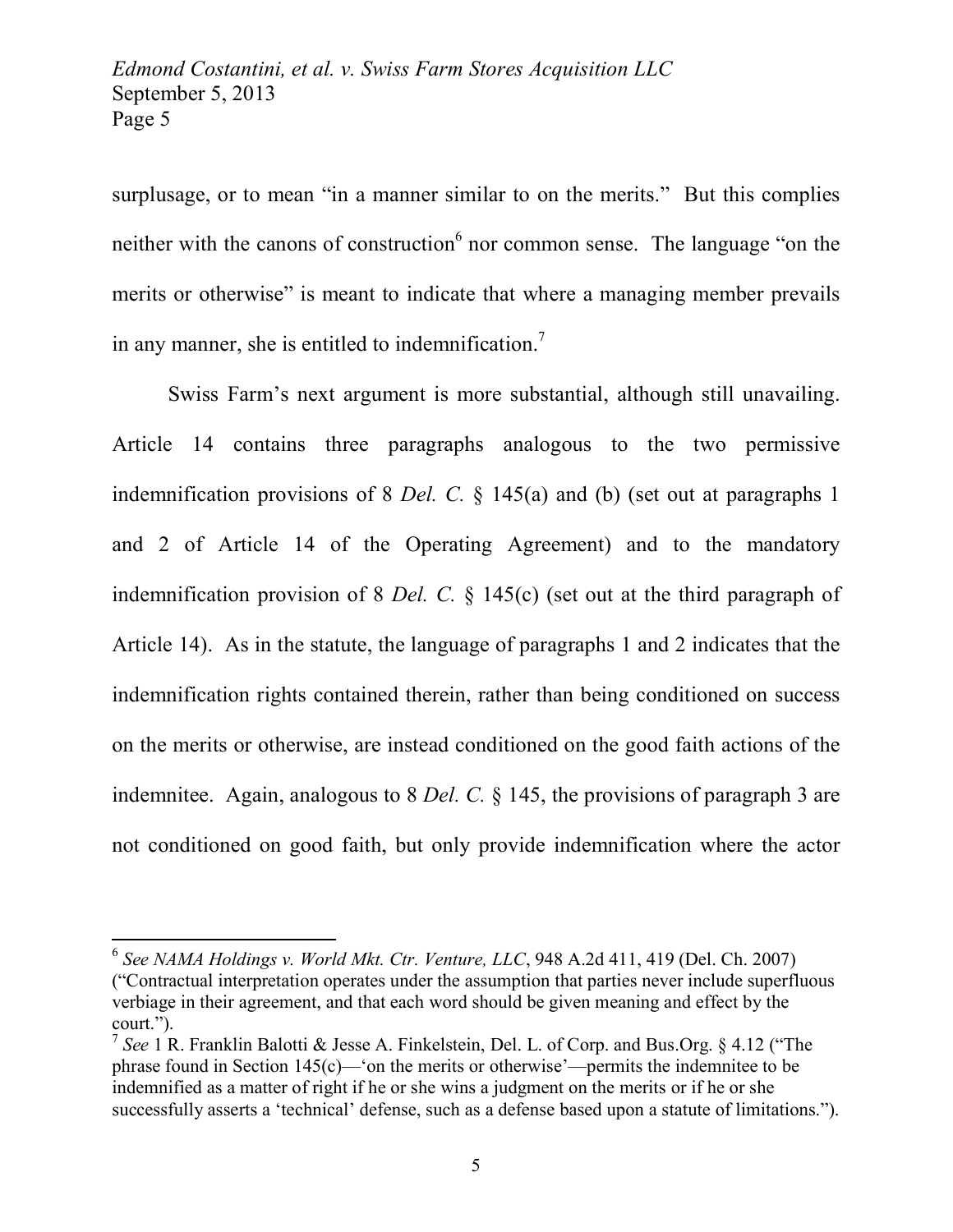has prevailed in defense of an action brought by Swiss Farm. This, of course, is the situation in which Costantini finds himself.

Swiss Farm, however, points to paragraph 4 of Article 14:

Any indemnification under this Article 14, unless pursuant to a determination by a court, shall be made by the Company only as authorized in the specific case upon a determination that indemnification of the Member of the Board of Managers, an officer, an employee, or an agent is proper in the circumstances because he or she has met the *applicable standard of conduct* set forth in this Article 14….

Swiss Farm argues that this language unambiguously imports into paragraphs 1, 2 and 3 of Article 14 the good faith requirements set out in paragraphs 1 and 2 but omitted in paragraph 3 of the Article. But this is not a fair reading of the contractual language. Paragraph 4 charges the Board of Managers, in determining issues of indemnification, to apply the "applicable standard of conduct" set forth in Article 14. The standard of conduct set forth in Article 14 requires good faith conduct as a prerequisite for indemnification in circumstances where a covered actor is involved in a suit by reason of his relationship with the LLC, but Article 14 omits that requirement in circumstances where 1) the actor is a defendant in an action brought against him by reason of his relationship with the corporation, and 2) he is "successful on the merits or otherwise." The fact that the Board of Managers is directed to apply the standard of conduct as set out in Article 14 does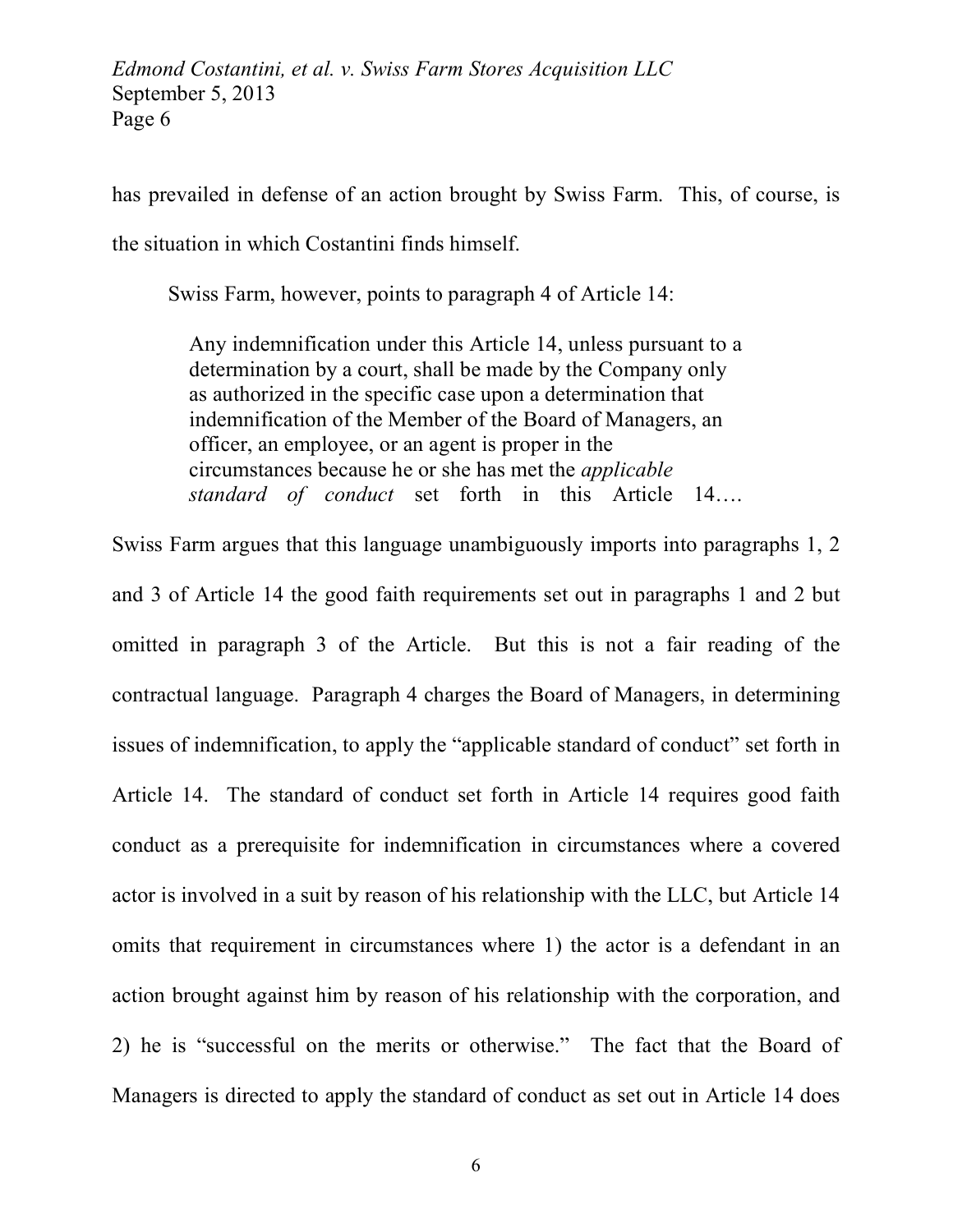not change the applicable standard of conduct in circumstances governed by paragraph 3: that paragraph provides that managers *shall be indemnified*, regardless of the good faith of the indemnitee. That is, the "good faith" standard is not "applicable" to paragraph 3.

In addition to comporting with the clear language of the provision, this reading is consistent with its purpose. If the drafters had meant to incorporate a requirement that the prevailing actor demonstrate the good faith of his actions before receiving indemnification under circumstances where a manager (1) was sued because of his status as manager, (2) prevailed on the merits *or otherwise,* and (3) is therefore entitled to indemnification, the drafters would have invited precisely what Swiss Farm now proposes here: a trial within a trial on the nowdismissed underlying fiduciary duty claims under the guise of demonstrating Costantini's good faith or lack thereof. Such an intent seems unlikely.

This Court has previously noted the unfortunate fact that corporations and other entities often find broad advancement and indemnification clauses useful for enticing talented people to associate themselves with the entity, only to spurn them once the time for payment arrives.<sup>8</sup> Here, Costantini was a manager of the LLC, he

<sup>8</sup> *See, e.g.*, *Stockman v. Heartland Indus. Partners, LP*, 2009 WL 2096213, at \*5 (Del. Ch. July 14, 2009) (explaining that, because directors "base their decision to serve [in reliance] on the terms of the limited partnership agreement," "any ambiguities in Heartland's Partnership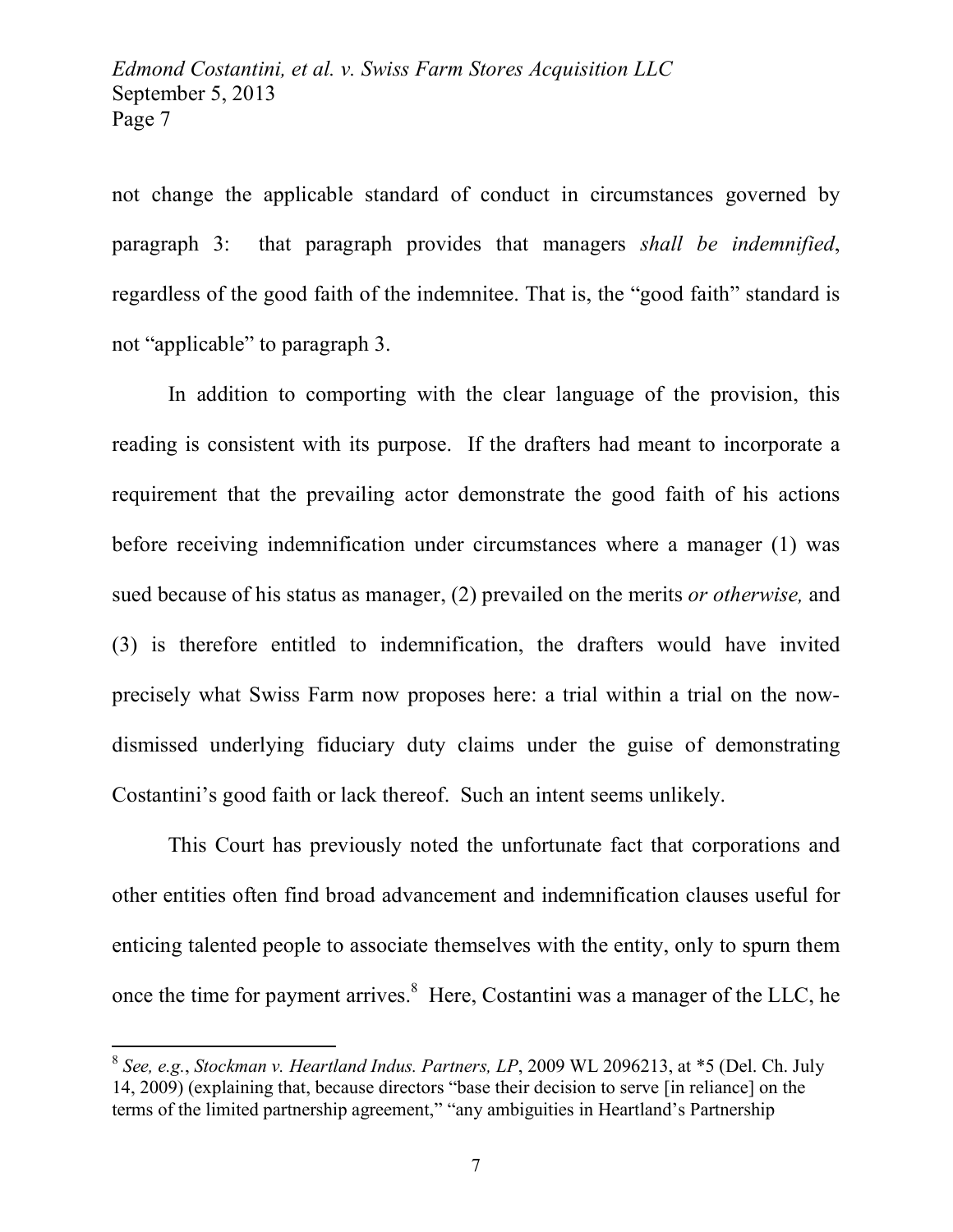was sued by Swiss Farm and prevailed, and he is entitled to indemnification under Article 14, paragraph 3. He is also entitled to indemnification for reasonable fees and costs incurred in pursuing his indemnification rights.<sup>9</sup>

## Kahn

Mr. Kahn was not a manager of the LLC. Nor was he an officer, employee

or agent of Swiss Farm, or even a member. He is, however, a partner in a

partnership that is a member and has the ability to designate a manager of the LLC.

Agreement should be resolved in favor of the reasonable expectations of Heartland's Indemnitees regarding their indemnification and advancement rights"); *Chamison v. Health Trust Inc.-The Hospital Co*., 735 A.2d 912, 922 (Del. Ch. Jan. 12, 1999) (interpreting an indemnification agreement to protect a director's right to pursue his best defense, despite a provision in the agreement permitting the company to choose the director's counsel, because "§ 145's purpose to enable Delaware companies to attract competent directors by offering them indemnification for suits arising from their service to the company runs counter to the notion that an indemnitor could, through a counsel selection clause, foist a less-than-the-best defense upon an indemnitee").

<sup>9</sup> *See Stifel Fin. Corp. v. Cochran*, 809 A.2d 555, 561-62 (Del. 2002) (awarding fees on fees where the company's bylaws provided for indemnification "to the full extent permitted by law"). Although Swiss Farm's Operating Agreement does not explicitly provide for indemnification "to the full extent permitted by law," the policy underlying the *Stifel* decision–namely, that 8 *Del. C.* § 145 was enacted to encourage directors to resist unjustified suits, and to encourage capable people to serve as directors–also applies to other indemnification provisions that do not specifically exclude fees on fees. *See Weaver v. ZeniMax, Inc*., 2004 WL 243163 (Del. Ch. Jan. 30, 2004) (awarding fees on fees under an indemnification provision that did not contain the language "to the full extent permitted by law," and explaining that such language was not controlling in *Stifel*). Fees on fees are an appropriate award even in an indemnification action in which the entity is an LLC. *See DeLucca v. KKAT Mgmt, LLC*, 2006 WL 224058, at \*15 (Del. Ch. Jan. 23, 2006) ("Although the KKAT Companies argue that their status as LLCs counsels for not following *Stifel* here, I discern no rational basis for creating a conflict between the default rules of construction between corporations and LLCs on this question.").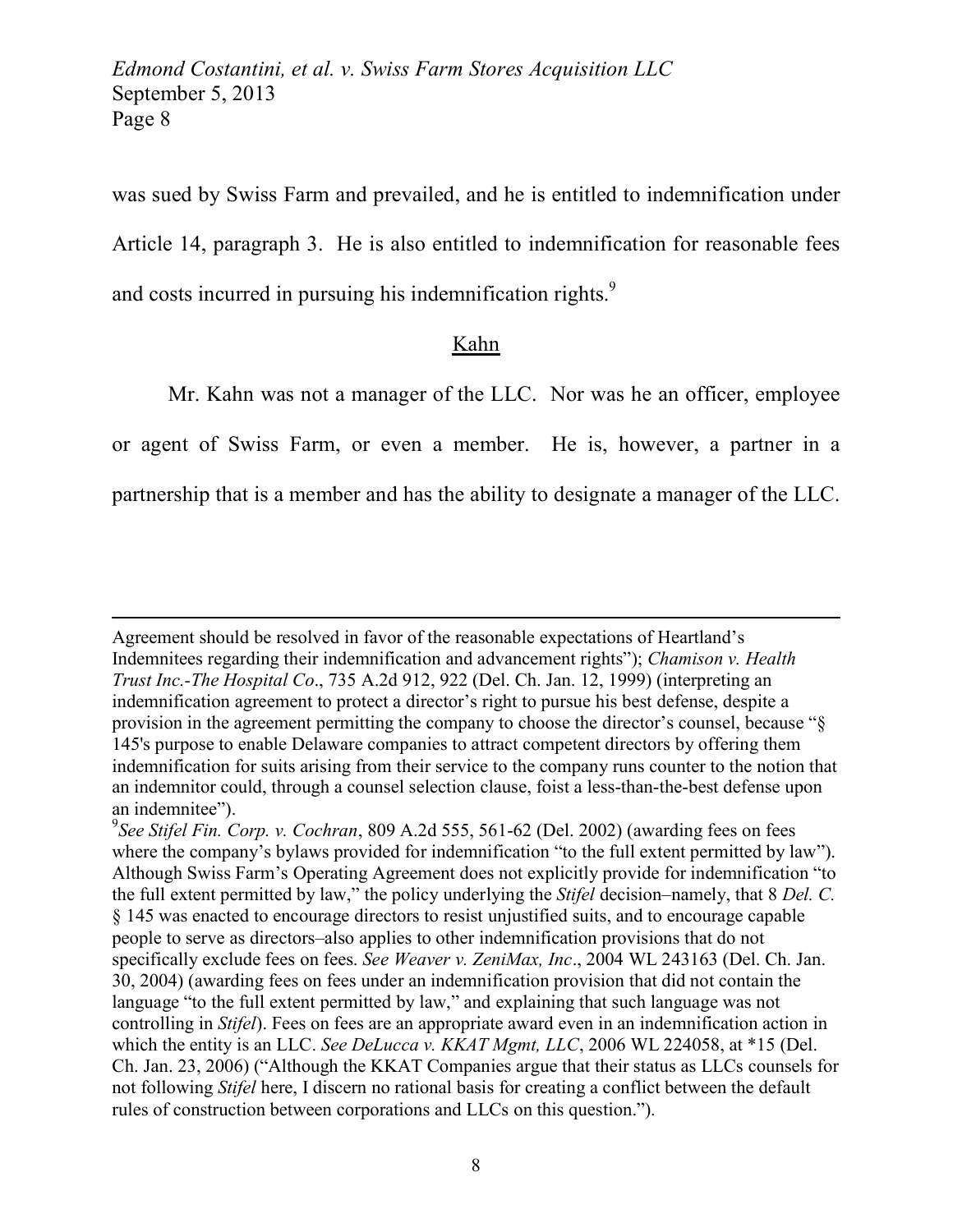At the time of the events in the underlying litigation, the manager so designated

was Hank Quinn.

The allegations against Mr. Kahn in the underlying action were set out at

paragraph 31 of the Complaint:

At the time of the events complained of above, Defendant Kahn was a partner in the Kahn Quinn Partnership, which in turn was a member of Swiss Farm with the right and ability to designate a member of the Board of Managers of Swiss Farm. At the time of the events complained of, the Kahn Quinn Partnership designated Hank Quinn to serve on the Board of Managers, but in effect, the Kahn Quinn Partnership itself so served and in the process assumed for all of its partners, including Defendant Kahn, multiple fiduciary duties to Swiss Farm.

Kahn argues that "the simple fact that the underlying action asserted

that Mr. Kahn owed Swiss Farm a fiduciary duty of loyalty ipso facto proved that Swiss Farm sued him in the capacity of a manager.<sup>"10</sup> Kahn points out that fiduciary duties to Delaware LLC's are owed only by controllers, managing members and persons assuming such duties contractually.<sup>11</sup> Since the Complaint did not allege that Kahn was a controller or a contract fiduciary, according to the Plaintiffs, Kahn must have been sued as a managing member.

<sup>&</sup>lt;sup>10</sup> All Plaintiffs Reply Brief, at 6.

<sup>11</sup> *Id.* at 6 (citing *Imbert v. LCM Interest Holding LLC*, 2013 WL 1934563 (Del. Ch. May 7, 2013); *Feeley v. NHAOCG, LLC*, 62 A.3d 649 (Del. Ch. 2012); *Kuroda v. SPJS Holdings, LLC*, 971 A.2d 872, 880 (Del. Ch. 2009)).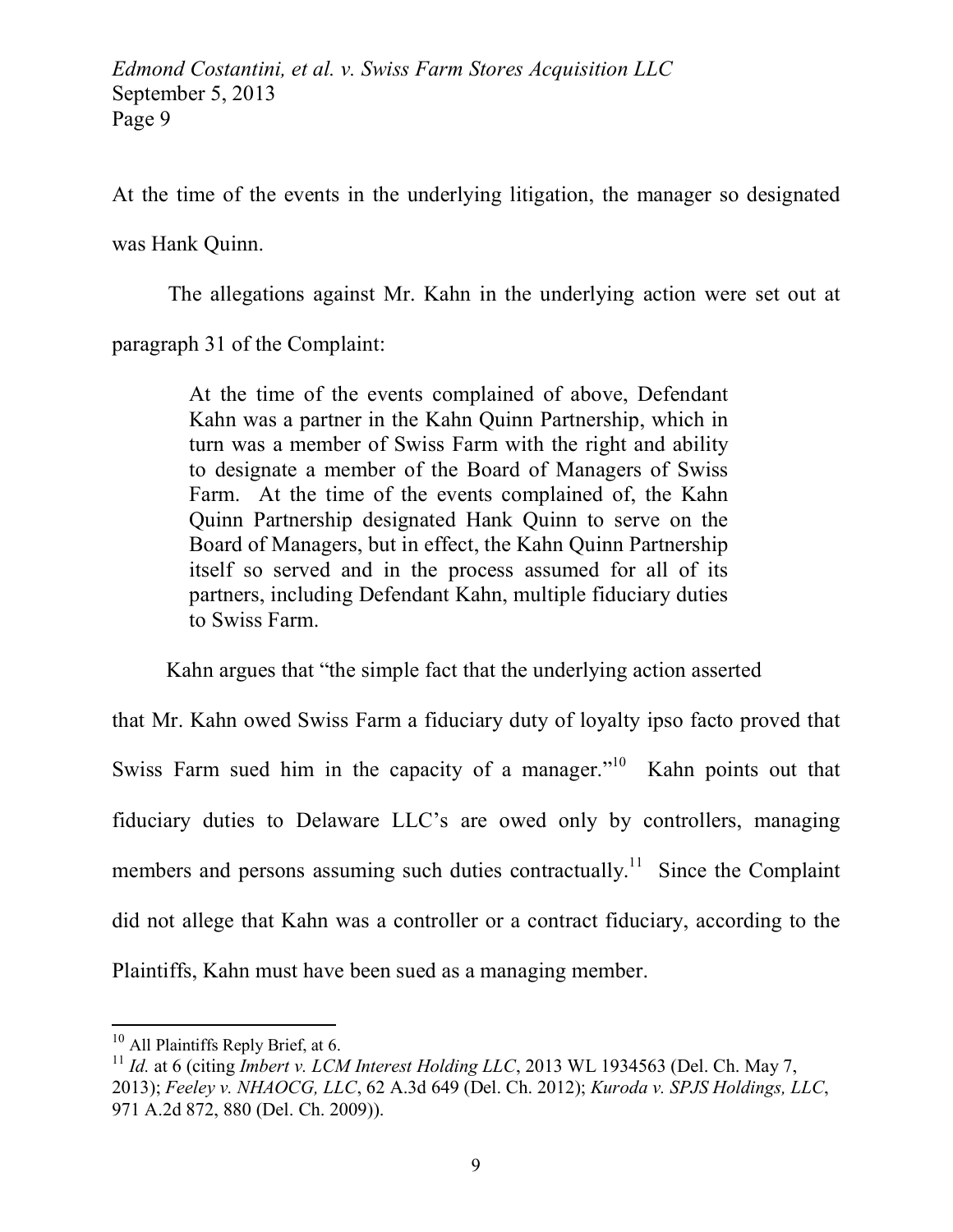The Plaintiffs may be correct to suggest that in order for Kahn to be successfully sued as a fiduciary, Swiss Farm would have had to demonstrate that he had some status other than partner of a member. But in this case, where a defendant has prevailed against Swiss Farm on a motion to dismiss and seeks indemnification under Article 14, paragraph 3, I must look at the allegations of the Complaint, the relevant agreement and the facts of record to determine whether he is among the parties who have a contractual right to indemnification. The parties concede that Kahn did not have a relationship with Swiss Farm that put him in the class of indemnitees identified in Article 14; that is, he was not a managing member, officer, employee or agent.<sup>12</sup> I asked Swiss Farm's counsel to articulate the theory under which it would have demonstrated in the underlying action that Mr. Kahn owed fiduciary duties to Swiss Farm. Counsel explained Swiss Farm's theory, but I was unable to comprehend it. What I did understand is that Swiss Farm attempted to impose fiduciary liability on an individual who was not a managing member, officer, employee or agent (and in fact, not even a member), who had participated in alleged breaches of duty with a managing member, Mr. Costantini. A more traditional allegation against an individual in Mr. Kahn's

 $12$  Kahn suggests that the "agent" designation may be broad enough to encompass the allegations against him, but nothing in the record or the Complaint suggests an agency relationship between Kahn and Swiss Farm.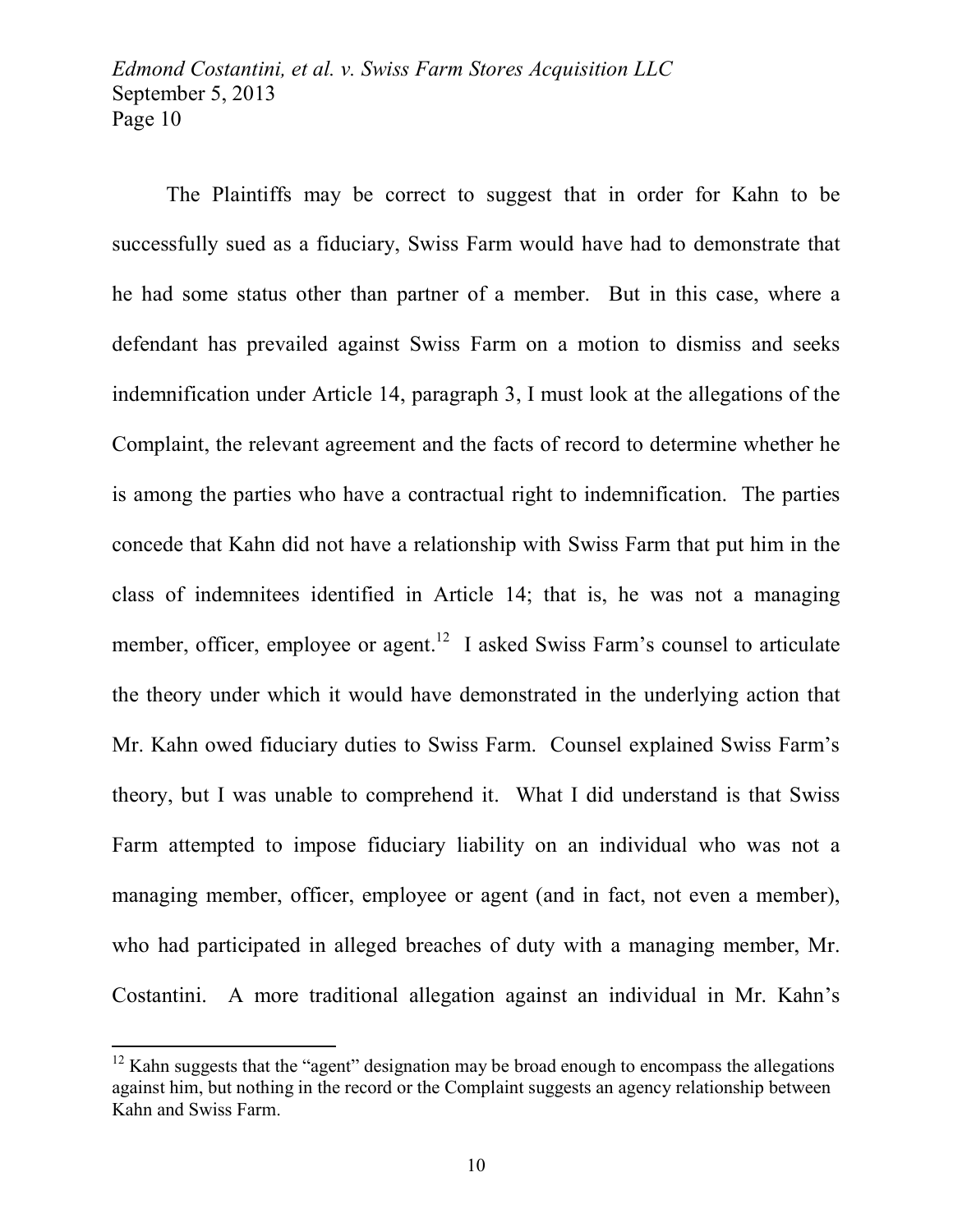position might have been an aiding and abetting claim. The fundamental problem here is that such a claim against a third party would give the third party no indemnification rights under the Operating Agreement.

The purpose of the statutory language imported into the Operating Agreement is to allow (and in the case of mandatory indemnification, require) entities to attract talented individuals to act on behalf of the company by limiting the burdens of potential litigation against them. That purpose, obviously, does not extend to those who, like Mr. Kahn, were not acting on behalf of the entity. An LLC could, I suppose, provide indemnification to others besides managers, officers, employees and agents, but there is nothing in 8 *Del. C.* § 145 or otherwise that requires them to do so. Here, Kahn was simply not an indemnitee under the terms of the Operating Agreement.

The Plaintiffs point out that it appears unfair that a managing member sued for breach of fiduciary duty who prevails on a technical defense receives indemnification, while a third party who is sued for a similar breach of fiduciary duty—where the predicate for such liability appears not even to exist—does not. But this is simply the unfairness (if unfairness it is) that results from application of the traditional American Rule on legal fees and costs, which provides that the prevailing party must bear her own fees and costs. The Plaintiffs point to *Imbert v.*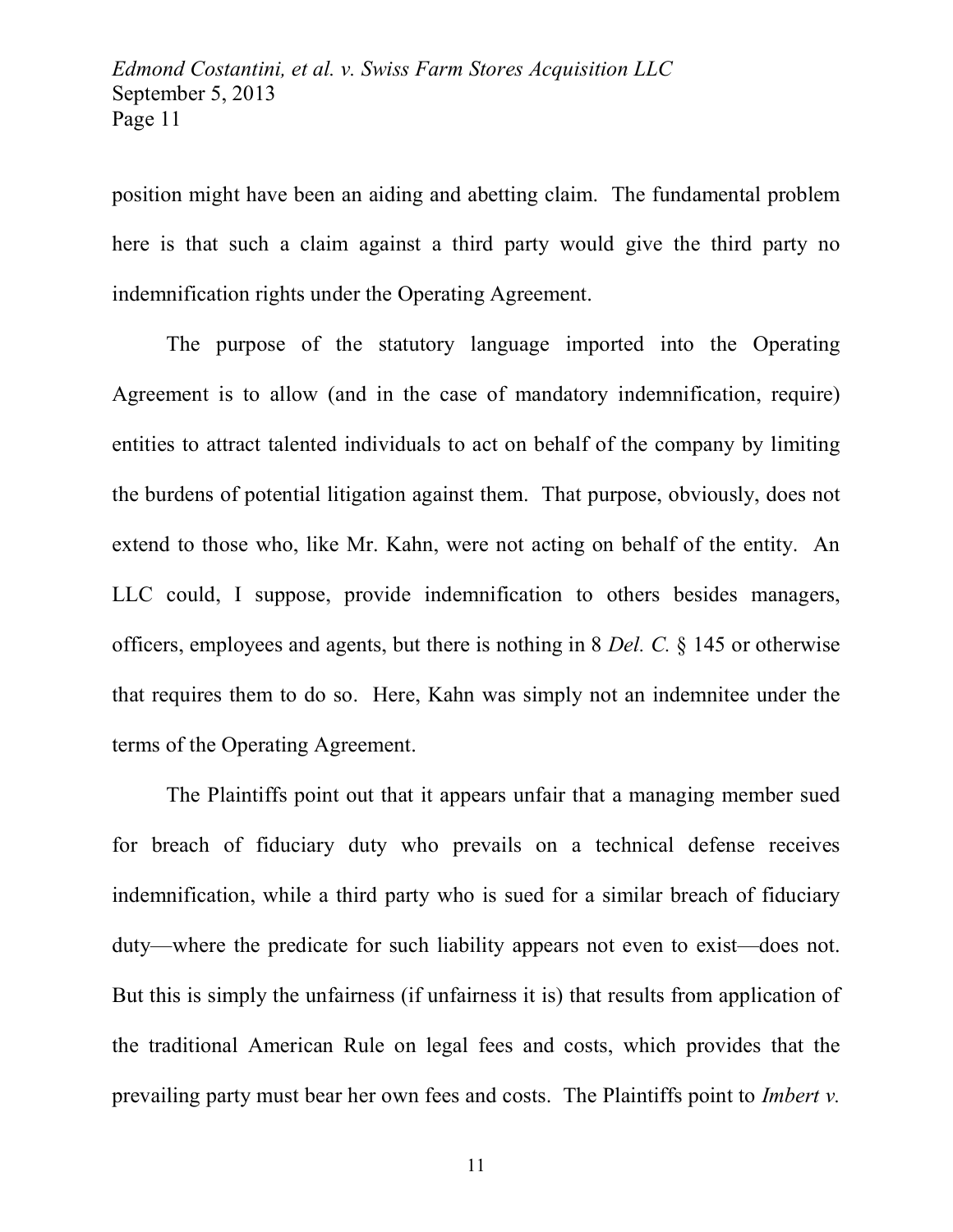*LCM Interest Holding LLC* as persuasive here.<sup>13</sup> *Imbert* involved a claim for advancement by a manager of the company under an applicable LLC Agreement. The case involved a dispute as to whether the allegations against the potential indemnitee had been brought in his capacity as a manager, in which case advancement rights applied, or as a member, for whom advancement was not provided in the LLC Agreement. It was undisputed that the potential indemnitee was a manager; the issue was in what capacity the allegations against him were brought. The holding in *Imbert*, therefore, is not persuasive here.

If Kahn had been sued as a manager, and had prevailed by demonstrating that he was in fact not a manager, he would not be entitled to indemnification because he was not a member of the class so entitled under Article 14. The outcome must be no different here. Kahn was sued under a theory that, despite not being a manager, he nonetheless owed and breached fiduciary duties to Swiss Farm. Kahn prevailed, and if he were within the class of indemnitees listed in the Operating Agreement, he would be entitled to indemnification. Since he is not within that class, however, he cannot prevail.

<sup>13</sup> *Imbert v. LCM Interest Holding LLC*, 2013 WL 1934563 (Del. Ch. May 7, 2013).